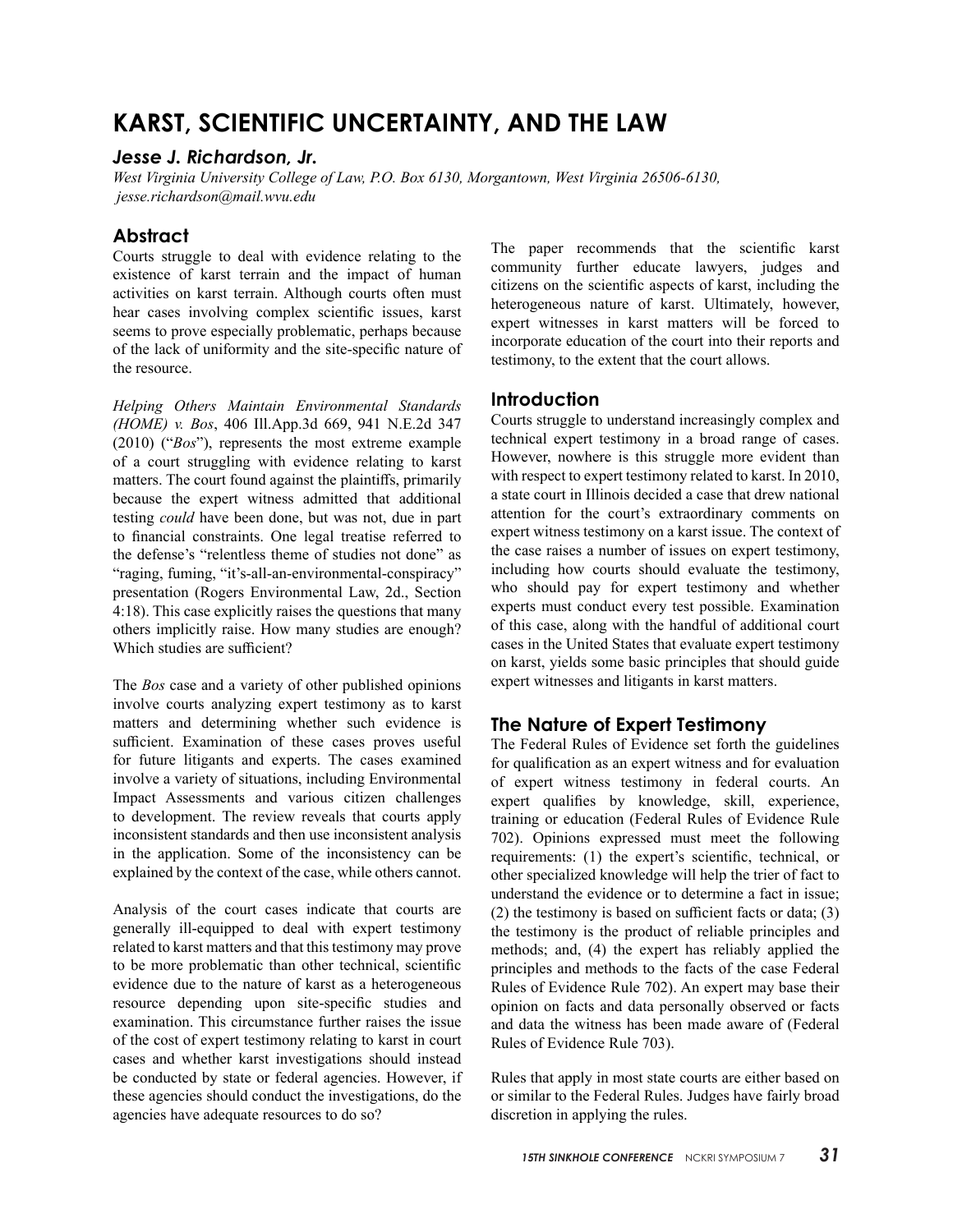Another issue that proves important in understanding these issues involve the relationship between trial courts and appellate courts. Trial courts find the facts and then apply the law to the facts to make rulings. If a jury is seated, the jury finds the facts and the court instructs the jury on the law to apply. If no jury sits, the judge in the trial court finds the facts and applies the law. Appellate courts hear legal arguments and generally do not hear witnesses or admit additional evidence.

Therefore, appellate courts generally defer to the trial court, or the court that hears the testimony, on facts. Facts include judgements about expert testimony. The trial court is held to an "arbitrary and capricious" standard on factual issues. With respect to legal issues, the appellate court generally owes no deference to the trial court and may apply the law as the appellate court interprets the law.

# **An Illinois Case Creates Uncertainty for Expert Testimony** *Introduction*

In *Helping Others Maintain Environmental Standards v. Bos*, 406 Ill.App.3d 669, 941 N.E.2d 347 (2010) ("*Bos*"), a citizen group (HOMES) filed suit against the developer of a large dairy facility and the Illinois Department of Agriculture to prevent the construction of the dairy. The citizen's group had an employee of the Illinois State Geological Survey, who was not paid by HOMES, testify as an expert witness on their behalf. The trial court ultimately ruled against HOMES. The case was appealed by HOMES. Most importantly for this analysis, the appellate court approved the trial court's holding that HOMES did not meet the requirements to obtain a permanent injunction.

Specifically, HOMES needed to demonstrate a high probability of groundwater contamination from the dairy. HOMES has an employee of the Illinois State Geological Survey testify as to the high probability. *Bos*' expert witnesses testified otherwise. The trial court found that HOMES failed to prove the high probability of groundwater contamination. The appellate court ruled that the trial court finding was reasonable and upheld the finding.

# *Facts of the Case*

*Bos* proposed to build two large dairies, each of which would hold 6,850 animal units in the form of dairy cows and calves. One of the facilities would have three livestock waste holding ponds. To move forward, *Bos* needed approval from the Illinois Department of Agriculture. Eight siting requirements must be met to receive approval under the Illinois Livestock Act. The requirements ask whether:

(1) registration and livestock waste management plan certification requirements were met by the notice of intent to construct;

(2) the design, location, or proposed operation would protect the environment by being consistent with the Livestock Act;

(3) the location minimized incompatibility with the area's character by being zoned for agriculture or complying with the Livestock Act's setback requirements;

(4) the facility was in a 100–year flood plain or an environmentally sensitive area and, if so, whether the proposed construction standards were consistent with protecting the area's safety;

(5) the owner or operator submitted plans to minimize the likelihood of environmental damage from spills, runoff, and leaching;

(6) odor control plans were reasonable and incorporated odor reduction technologies;

(7) traffic patterns minimized the effect on existing traffic flow; and

(8) construction of the facility was consistent with community growth, tourism, recreation, or economic development through compliance with applicable zoning and setback requirements. (510 ILCS 77/ 12(d)).

Requirement (4), which provides for heightened construction standards in karst areas, formed the focus of the case and the expert testimony. "Environmentally sensitive area" includes a karst area or an area with aquifer material within five feet of the bottom of the waste facility. Much of the dispute focused on whether the proposed facility was in a "karst area". The lawsuit alleged that the bedrock underlying the proposed facility and in the area of the facility consisted of Galena Group Carbonate Rock with karst features. These geologic conditions make the groundwater in the area highly susceptible to contamination according to the allegations. Specifically, the claims of HOMES centered on the issue of whether the waste containment pond liners were inadequately designed because the design failed to consider the karst terrain.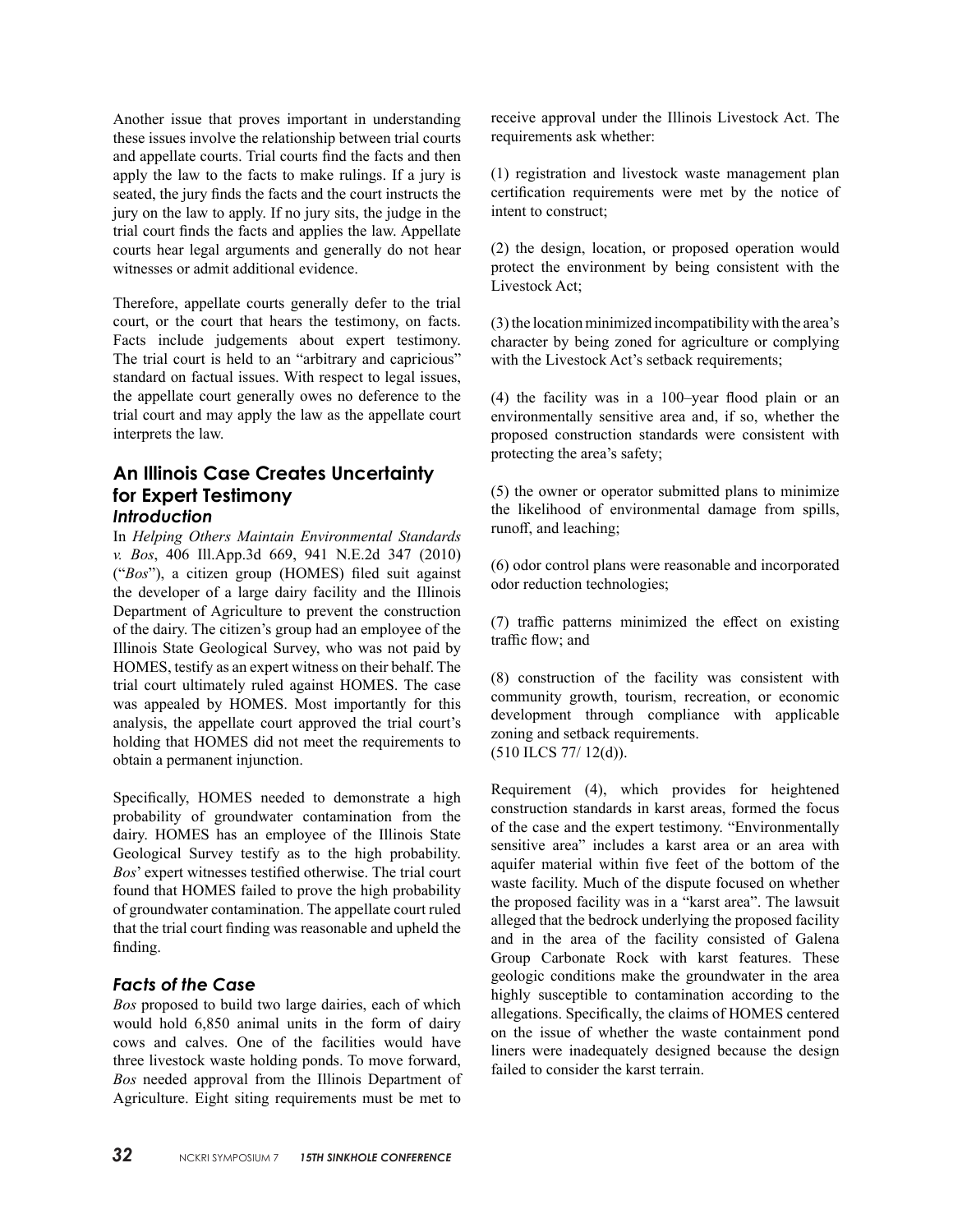# *Karst Areas and Location of Livestock Waste Handling Facilities*

The Illinois Livestock Act defines "karst area" as "an area with a land surface containing sinkholes, large springs, disrupted land drainage, and underground drainage systems associated with karstified carbonate bedrock and caves or a land surface without those features but containing a karstified carbonate bedrock unit generally overlain by less than 60 feet of unconsolidated materials" (510 ILCS 77/10.24). "Karstified carbonate bedrock" is defined as "a carbonate bedrock unit (limestone or dolomite) that has a pronounced conduit or secondary porosity due to dissolution of the rock along joints, fractures, or bedding plains" (510 ILCS 77/10.26).

Under administrative regulations, if the "proposed livestock waste handling facility is to be located within an area designated as 'Sink hole areas' on 'Karst Terrains and Carbonate Rocks of Illinois', IDNR–ISGS Illinois Map 8"2 , or if soil samples from within 20 feet of the livestock waste handling facility boundaries indicate that the waste handling facility is in a "karst area," additional inspections and tests are required (35 Ill. Adm. Code §§ 506.302(b), (g)). If a livestock waste handling facility is in a karst area, the waste facility must be designed to prevent seepage of waste into groundwater (510 ILCS 77/13(b)(2); 35 Ill. Adm.Code § 506.312(a)) and is to be constructed using a rigid material such as concrete or steel (35 Ill. Adm.Code § 506.312(b)).

However, the facility's owner or operator may receive the Department's permission to "modify or exceed these standards in order to meet site specific objectives" (35 Ill. Adm. Code  $\S$  506.312(c)). In such a situation, the owner or operator must demonstrate that the modification is at least as protective of the groundwater, surface water, and structural integrity of the waste facility as are the regulation's requirements (35 Ill. Adm. Code  $\S$  506.312(c)). No livestock waste facility may be constructed within 400 feet of a natural depression in a karst area (510 ILCS 77/13(b)(2); 35 Ill. Adm.Code §  $506.302(g)(1)$ ).

### *The Expert Testimony*

The trial turned on the expert witnesses on each side. HOMES relied mainly on evidence presented by Samuel Panno. Panno is a senior scientist with the Illinois State Geological Survey. The state Attorney General's Office originally asked Panno to get involved in the case, presumably on behalf of the state (*Bos*, 374). The Attorney General's Office later changed their mind and decided that the state should not be involved (Ibid).

Panno testified that karstified carbonate bedrock was "a crucial component of [HOME's] case" (*Bos*, 374). Panno admitted that he failed to make a site-specific investigation. He based his opinion on LiDAR imagery, examination of aerial photos and field investigations. The testimony indicated that Panno used LiDAR imagery to locate fractures in the carbonate rock. One lineament underlain a waste holding pond, but Panno admitted that lineaments are an interpretative tool to indicate where to look for further information. One photo appeared to show a spring, but Panno admitted that he could not definitely identify the feature as a spring. The testimony failed to tie his findings directly to the site of the waste holding ponds, with the information mainly coming from outside the site (Ibid).

Panno similarly testified that elevated levels of sodium chloride could indicate susceptibility of the karst aquifer, but admitted that similar levels had been found in nonkarst areas. His investigation failed to include testing of wells near the dairy for bacteria. Panno admitted that such tests were a "good idea" to detect a connection between septic systems and the wells (Ibid).

Panno testified that *Bos* should have measured stream flow, performed groundwater chemistry evaluation, installed monitoring wells and conducted dye tracing, but he failed to take the same steps (*Bos*, 374). He admitted that a site-specific analysis would most appropriately determine the characteristics of the site. Panno also called into question the testimony of another expert who had suggested that the presence of weathered or highly weathered limestone in rock corings and borings indicated karstic bedrock. Panno stated that not all such bedrock is karstified carbonate bedrock.

The trial court also seemed to place great weight on Panno's admission that a number of additional tests could have been conducted to provide more definitive indications of whether karst terrain underlain the proposed dairy site. Specifically, Panno did not evaluate groundwater chemistry, conduct well monitoring or use dye tracing. Panno failed to take these steps due to cost (Ibid). The State Geological Survey had few resources and so various tests were not done (*Bos*, 375). He did not ask HOMES to fund the studies because that is "not something we do" (Ibid). The state funding was so limited that staff would "drive 10 hours round trip and do 10 hours of fieldwork in one day because there was no money to stay overnight in a hotel" (Ibid).

However, no rock corings from the site were examined and no bacterial well data from the area were sought.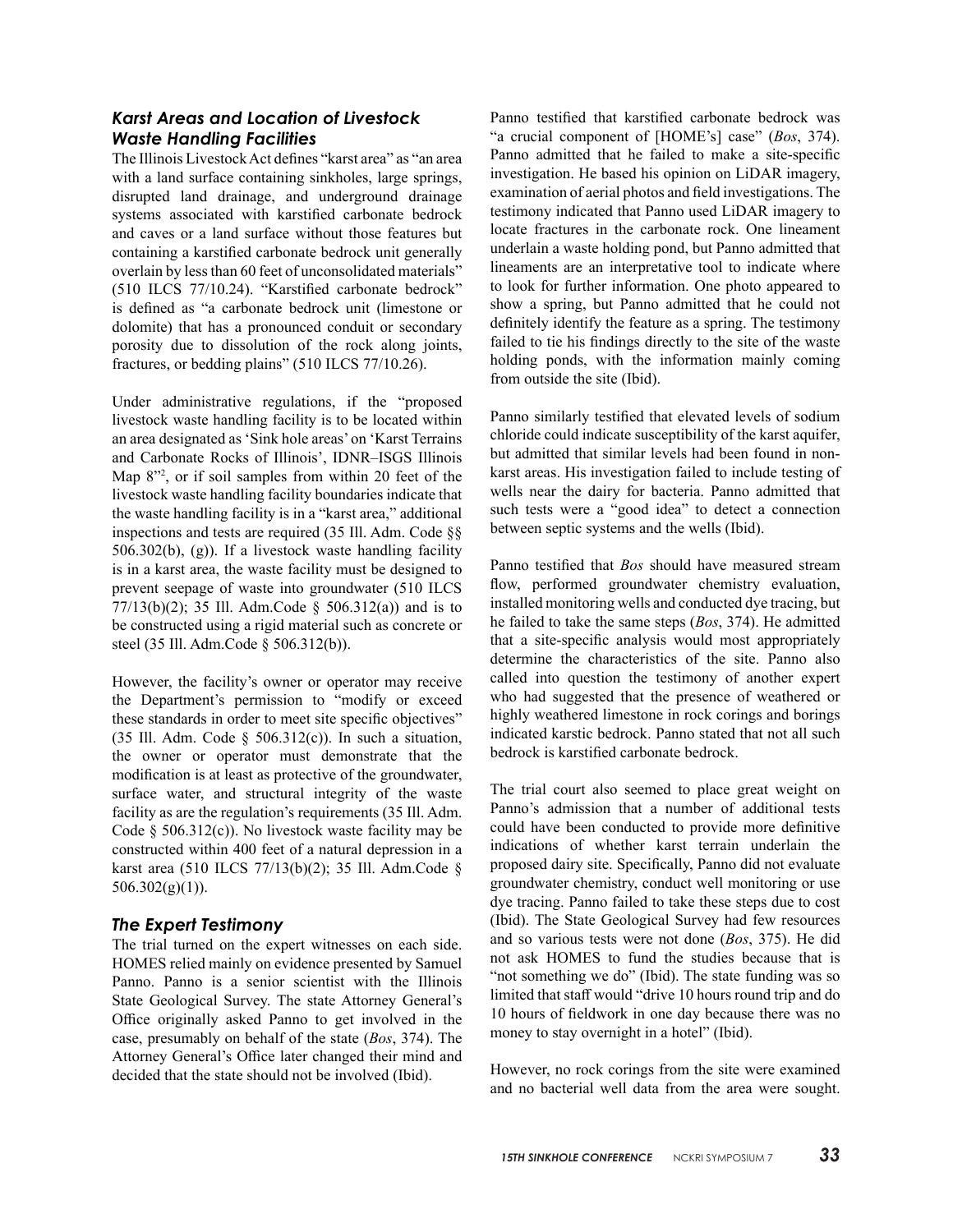These tests would not be prohibitively expensive (*Bos*, 374). The court characterized HOMES' evidence as "vague" as to specific contaminants, concentrations and release mechanisms (Ibid).

The court placed greater weight on the evidence presented the expert witnesses for *Bos*. The court favorably cited the regional and site-specific investigations, including examination of rock corings and well data. The *Bos* experts concluded that the area was not karst and that facility design was sufficient to protect groundwater (Ibid). *Bos* also argued that certain information that Panno failed to disclose at the trial for the preliminary injunction entitled them to damages (Ibid).

## *Conclusions*

Commentators reacted incredulously to the standard that the *Bos* case appeared to set. "The defense puts on a raging, fuming, "it's-all-an-environmental-conspiracy" presentation, and the court sits there meekly, absorbing every word of it. The relentless theme of studies not done…is of course the stuff of routine crossexamination" (Rodgers and Burleson, Section 4.18). The fact that Panno, a civil servant, served as the expert witness for the citizen group also raises the issue of whether state or federal agencies should provide neutral expert testimony. In addition, the case raises the question of whether "the "studies not done" should be assigned to the citizens or undertaken by the authorities themselves" (Ibid). However, if state or federal agencies should serve as experts for the courts, significant additional funding needs to be provided.

# **Other Karst Expert Testimony Cases** *Introduction*

A handful of other published court opinions also address the standards for expert testimony in cases where karst plays an important role. These cases appear in a variety of contexts. Although none of the cases present holdings as dramatic or far-reaching as *Bos*, the opinions, cumulatively, present guidelines that expert witnesses and litigants should heed in future cases

# *Terpstra v. Peterson 1999 WL 289283 (Ct. App. Minn. 1999)*

*Terpstra* challenged the approval of a conditional use permit for a covered hog feedlot and alleged that the granting of the permit was arbitrary and capricious. (*Terpstra*, 1). *Terpstra* contended that an Environmental Assessment Worksheet should have been completed. However, the Rice County Board of Commissions determined that an EAW was not necessary and voted to approve the permit. *Terpstra* presented maps from the Geological Atlas of Rice County that indicated that the proposed feedlot would be in an area with a moderate risk of karst. (*Terpstra*, 3).

The board questioned the accuracy of the information, noting that the conclusions were based only on topographical features and that no soil samples or wells samples were collected or analyzed (Ibid). The board concluded that "no evidence exists which suggests that Far-Gaze Farms' proposal would endanger the health, safety and welfare of the county's citizens." (*Terpstra*, 3).

The court found that while the evidence may not have significant probative value, the evidence "suggests" that karst exists in the area. (Ibid). Therefore, the proposal *may* endanger the health, safety and welfare of the county's citizens. However, the court upheld the approval of the permit. *Terpstra* failed to present evidence on the accuracy of the Geological Survey maps, the degree of danger presented by karst or how likely sinkhole formation is in a karst area (Ibid). No evidence on the record showing the relationship between a "karst problem" and public health and safety (Ibid).

## *Olmsted County Concerned Citizens v. Minnesota Pollution Control Agency, 2010 WL 4941663 (Ct. App. Minn. 2010) (unpublished)*

The *Minnesota Pollution Control Agency* (MPCA) decided not to require an Environmental Impact Statement (EIS) for a proposed ethanol facility. *Olmsted County Concerned Citizens* (OCCC) filed suit, claiming that the decision was arbitrary, capricious and not supported by the evidence. Public comments on the draft Environmental Assessment Worksheet included concerns about the karst geological features, data and modeling methodologies, and spills and emergency responses. (*Olmsted County Concerned Citizens*, 1).

After a public hearing before the MPCA Citizen's Board (the "Board"), the Board delayed its decision and asked the MPCA to prepare a set of findings that would require a limited-scope EIS on several issues including surface water and groundwater interactions in karst geological areas and the adequacy of a 30-day pump test to predict the quantity and quality of water in the karst geological areas (Ibid, 2). At a second hearing, after receiving further information, the MPCA Citizen's Board determined that the proposed ethanol plant did not have the potential for significant environmental effects and voted unanimously that an EIS was not required. OCCC filed suit.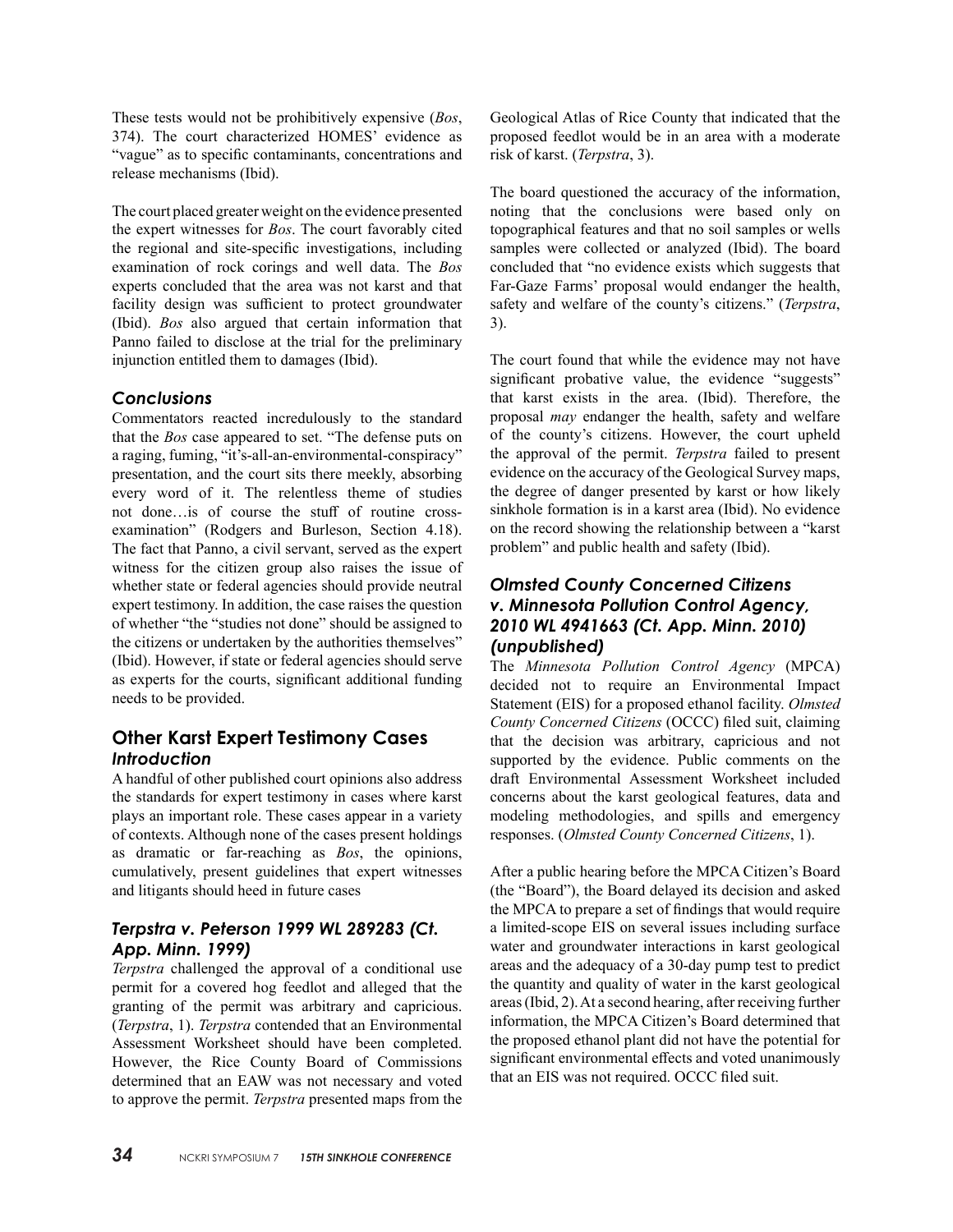With respect to dye tracing tests, the MPCA maintained that the tests were not needed because of the groundwater protection provided by the design of the plant. In addition, no open or free draining karst features exist on the property to allow the introduction of dyes. Furthermore, the "intensive site investigations and geophysics work" at the site vitiated the need for dye tracing (*Olmsted County Concerned Citizens*, 4). As for leaks and spills in light of karst geology, the court found that the record contained significant information indicating that the site contained few karst characteristics. If fractures or cavities in the bedrock were encountered in the excavation stage, plans were in place to address the issues (Ibid, 10). Based on the evidence, the decision was not arbitrary and capricious and was backed by substantial evidence.

# *Karst Environmental Education and Protection, Inc. v. Federal Highway Administration, 2011 WL 5301589 (U.S. Dist. Ct., W.D. Kentucky 2011)*

*Karst Environmental Education and Protection, Inc.*  (KEEP) challenged the adequacy of the geologic survey relied on by the *Federal Highway Administration*  (FHWA) as "cursory". (*Karst Environmental Education and Protection*, 18). The group argued the National Environmental Policy Act (NEPA) requires an in-depth karst analysis, including dye tracing and computer modeling of groundwater (*Hoosier Envtl*. Council, 1). The study here failed to discuss karst topography "as a whole", focusing only on the largest caves and sinkholes. (*Karst Environmental Education and Protection*, 18). KEEP also faulted the method by which the Final Environmental Impact Statement (FEIS) tabulated the biological impact on the caves. The FEIS measured the distance from the Project area to the mouth of the cave. KEEP maintained that, given the speed by which groundwater could move, proximity to the cave opening is immaterial. The network of underground streams and passageways are much closer to the project.

The court rejected the arguments, citing the relative scale and impact of the project in this case and the project in Hoosier Envtl. The project at issue creates a connector road 3.8 miles long, whereas *Hoosier Envtl* involved a highway of over 140 miles. (*Karst Environmental Education and Protection*, 19). While acknowledging that the agency "could have" done more, the court found that the FHWA took the required "hard look" at the kart issues, finding that the review was proportionate to the size of the action. (Ibid). "[P]racticability and reasonableness must be taken into account…to preserve the values and amenities of the natural environment" (*Envtl. Defense Fund*, 468).

# *In re Louisiana Energy Services, LP, 2010 WL 3969642 (Ct. App. New Mexico 2010)*

Citizens for Alternatives to Radioactive Dumping (CARD) objected to the granting of a groundwater discharge permit to *Louisiana Energy Services*, LP (Louisiana Energy). CARD appealed a ruling of the lower court that, among other things, found that CARD's proffered expert witness did not qualify as an expert on the matter before the court.

The expert, Dr. Richard Phillips, testified that he had a Ph.D. in geomorphology and that CARD had retained him seventeen days earlier to investigate the ground water hydrology in the immediate vicinity of the site (*In re Louisiana Energy Services, LP*, 1). Phillips submitted a report about karst aquifers at the Waste Isolation Pilot Plant (WIPP) site, sixty to seventy miles from the Louisiana Energy site. Based on a field investigation he conducted north of the Louisiana Energy site, Phillips concluded that the Louisiana Energy site was in a karst region.

Phillips based his finding primarily on a structural depression that holds water ephemerally, and Baker Spring, which holds water perennially. Phillips testified that the depression and Baker Spring were "telltale features of a karst terrain." His testimony indicated that the karstic formation would likely be affected by runoff from the site. Phillips admitted that he had spent only one day in the field to support his findings and that he failed to visit the Louisiana Energy site (Ibid).

Expert witnesses for Louisiana Energy contradicted Phillips's testimony, asserting that the karst-like features observed by Phillips could have been caused by human activity. (*In re Louisiana Energy Services, LP*, 2) These witnesses concluded that no karst existed on the site, that Baker spring was not related to the site and evidence of karst on the site would not affect the viability of their operations on the site due to the hydrology in the area, and the practices and protections on the site.

The trial court concluded that Phillips failed to qualify as an expert witness in this case (Ibid, 5). The key findings to support this ruling included Phillips's failure to visit the site and the fact that Phillips's conclusions were based on karst features on an unrelated site and study of another site sixty miles from the Louisiana Energy Services site (Ibid). Citing New Mexico Rules of Evidence, similar to Rule 702 of the Federal Rules of Evidence, the New Mexico Court of Appeals affirmed this ruling, finding that the trial court's ruling was not arbitrary and capricious (*In re Louisiana Energy Services, LP*, 4-5).